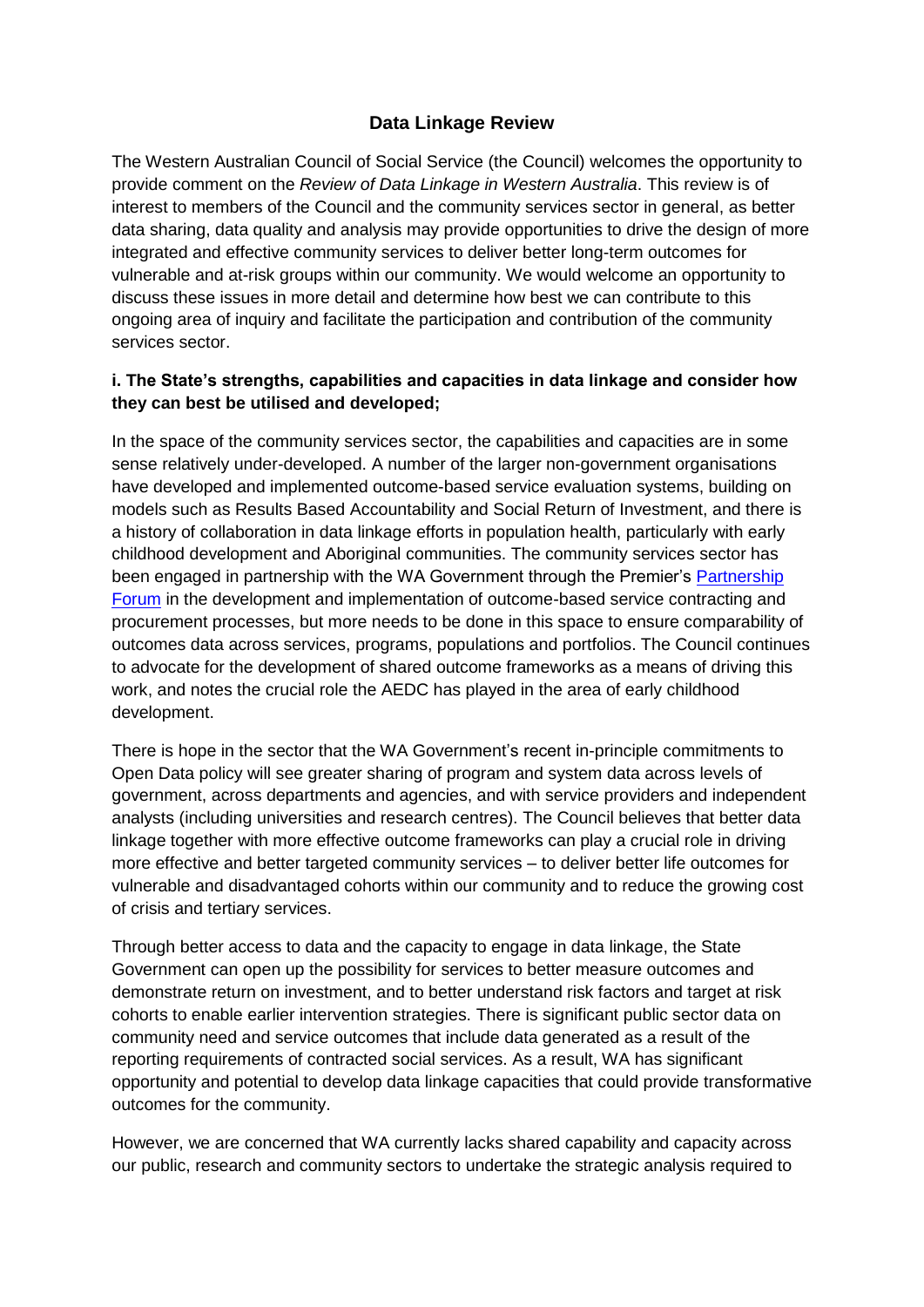deliver on this potential. This needs to be a shared and collaborative approach, and include independent capacity within the community sector to prove truly effective. Through that kind of an approach, we can collectively ensure that the excellent quality research produced within our state's academic institutions delivers the kind of policy recommendations and connections needed to drive systemic change, that data within the public sector that is fully analysed, and reduce the likelihood of reports never seeing the light of day.

### **ii. The barriers and impediments to data linkage, and address how they can be improved;**

Fundamental barriers to data linkage in Western Australia are the lack of explicit data standards and protocols across government departments and agencies, and no clear role or body driving the interpretation and promotion of data.

Data needs to be at the centre of policy development and evaluation in this state, but in order for that to occur, there needs to be clear leadership in setting priorities for social and public good outcomes and a mechanism for commissioning research and analysis to achieve them.

There is no central database of social research within our state that institutes, agencies and universities can draw upon in order to facilitate policy development, which in turn siloes research and actively discourages data sharing.

The absence of Privacy Laws in WA potentially creates a barrier to data sharing, as Commonwealth agencies and other jurisdictions can be reluctant to share and link data in the absence of clear assurances of privacy protection and compliance, and State Government Agencies may be reluctant to link data sets in the context of a lack of clear guidelines and protocols about data protection. Without addressing this issue, data linkage in our state may never be able to achieve its full potential.

In the short-term, significant improvements could be made by introducing changes to ensure data sets that are already publicly available are made accessible in more usable formats. For instance, useful data collected by government agencies and departments are often included within their publicly available annual reports, but are not necessarily published in such a way as to make finding them easy or the data easily used. Making data available in a format useable in MS Excel as the default should be achievable at little to no cost to agencies and reduce the costs incurred by requests for publicly available data in useable formats. This simple measure would provide opportunities for the value of open data to be realised.

#### **iii. Examine the data linkage systems, infrastructure and processes to determine whether they drive efficient, high quality and secure outcomes; and**

The Council is currently not in a position to be able to usefully comment on existing data linkage systems and infrastructure. We are interested in building our capacity in this area and expect to have more to say in time as our engagement with the development of the WA Open Data policy and proposed linkages with Commonwealth data and initiative progress. It is crucial that the community services sector is provided adequate funding to engage in data linkage projects. Without that funding, sector organisations will struggle to have the capacity to engage in the kind of data-driven projects that would enable the development of more innovative early intervention services in order to address entrenched disadvantage.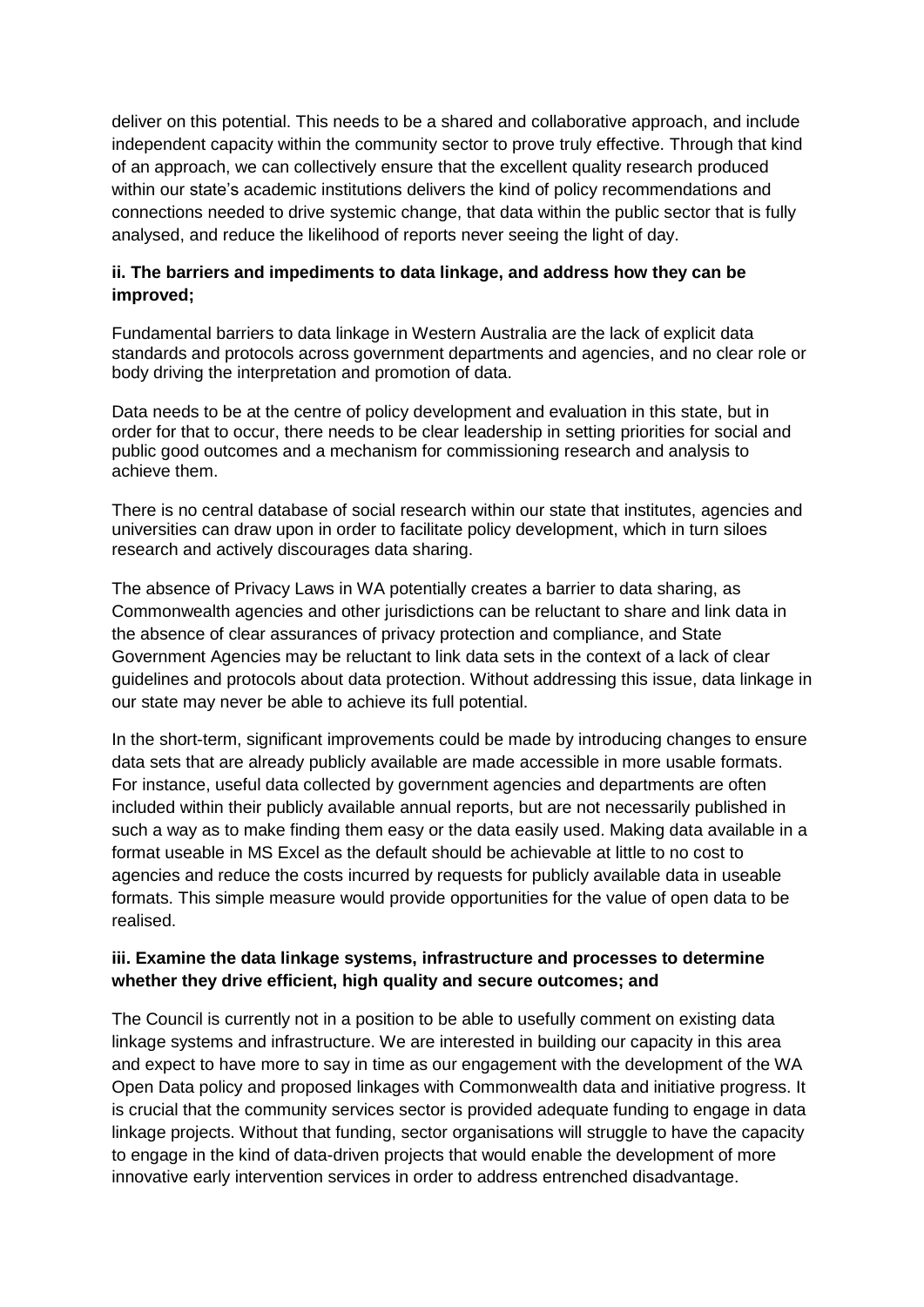# **iv. Examine the governance and funding arrangements for data linkage and assess what is required to meet increasing demand beyond just health.**

Currently the accountability of governments and community service providers is limited by the lack of clear and consistent outcomes measures and frameworks across services and programs. In the absence of a consistent approach individual service providers have developed and invested in a range of different outcomes measures and models – but the resulting service outcome measures are not consistent and comparable across services or programs, and in the absence of shared outcome frameworks service contract reporting is likely to produce incommensurate data and there is the risk the choice of outcomes reported is driven more by competitive advantage than the desire to accurately report population and cohort outcomes.

There are examples around the world, where other jurisdictions have recognised the potential of data linkage and engaged in the kind of serious reform required to breakdown bureaucratic barriers and enable the development of evidence-based policy. As part of their Social Investment approach the Government of New Zealand have set up an independent statutory authority called the Social Policy Evaluation and Research Unit (SUPERU) that arose out of the Families Commission and has responsibility across government "…*to increase the use of evidence by people across the social sector so that they make better decisions – about funding, policies or services – to improve the lives of New Zealand's communities, families and whanau<sup>1</sup>* . Their role is to grow the quality, relevance and quantity of evidence base for social priorities and to facilitate the use of evidence for best practice decision making in the social sector. They identify research priorities (to achieve the Government's objectives – linked to the Social Investment model), commission and manage contracts for social science research, set standards and maintain databases.<sup>2</sup>

It is important to note their role extends beyond data collection, protocols and analysis to the promotion and interpretation of research outcomes and analysis to ensure its use in public policy. The NZ Social Investment model uses an actuarial analysis of the predicted lifetime welfare and support service costs of specific disadvantaged cohorts as a means to target increased up-front investment into intensive wrap-around service delivery to reduce longterm costs (for instance to assist a young person from a background of intergenerational unemployment to secure and maintain a job).

The Council does, however, have concerns regarding the data linkage capacity and capability in Australia that supports the implementation of a social investment model. In particular, the Council has concerns regarding:

- the comparability of existing data sources,
- the ability to link personal data at the level required to identify those at risk, about
- individuals and groups missing or under-represented or poorly counted (including the homeless, renters, Aboriginal people in remote communities, those who have fallen out of the social security system)
- the quality of service data on outcomes (given the lack of rigorous measurement protocols and outcome frameworks).

**.** 

<sup>1</sup> Note that *whanau* (pronounced *far-now*) is the Maori concept of extended family cultural obligations, including foster children and those who have passed on.

<sup>2</sup> <http://www.superu.govt.nz/about-us/our-role>